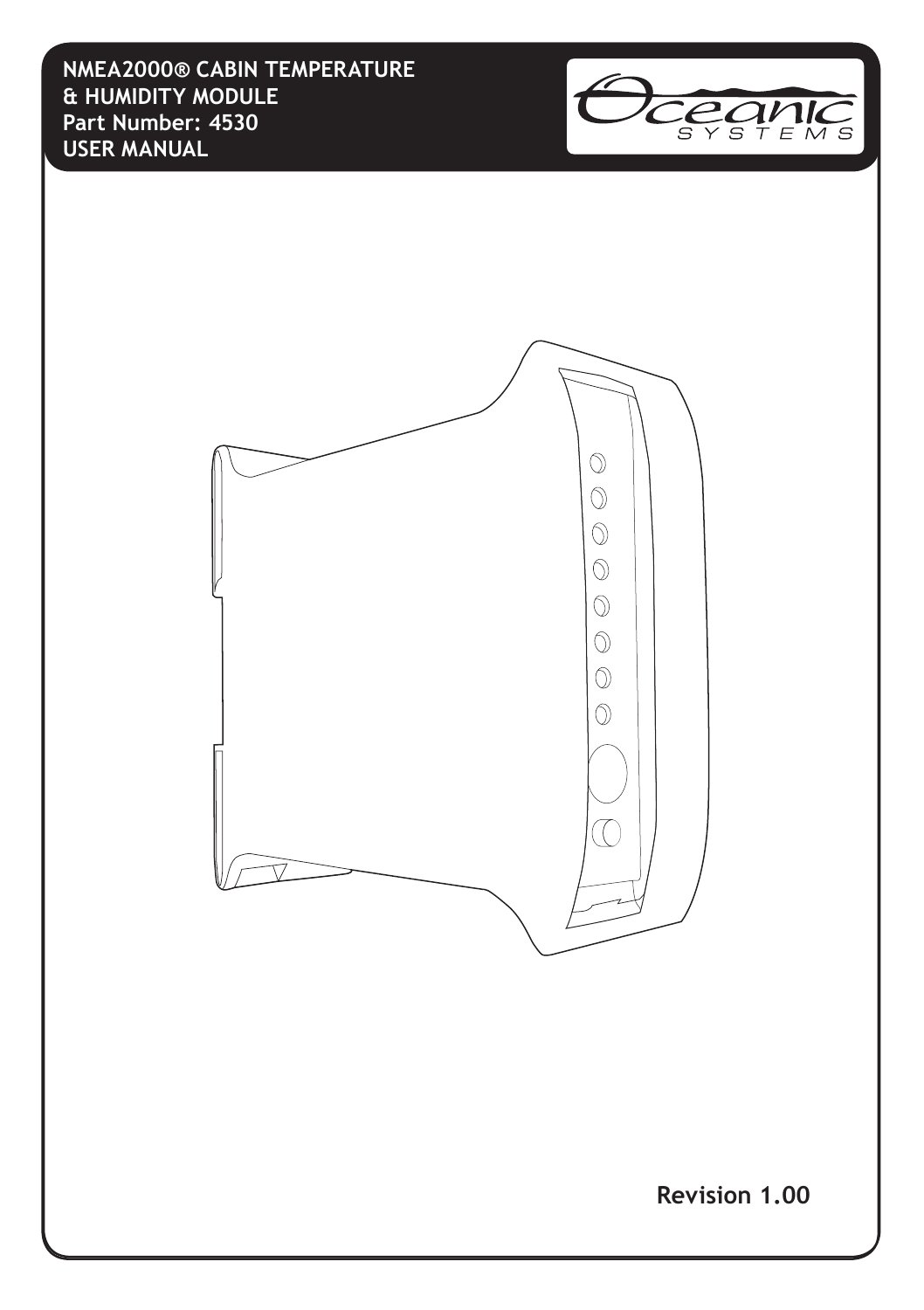## **Contents**

| 2.2 Choosing the mounting location 3       |  |
|--------------------------------------------|--|
|                                            |  |
| 2.4 Connecting the RS485 Modbus Interface4 |  |
| 2.5 Connecting the NMEA2000® Interface 5   |  |
|                                            |  |
|                                            |  |
|                                            |  |
|                                            |  |
| 4 Front Panel Indicators and Switches 8    |  |
|                                            |  |
|                                            |  |
|                                            |  |
|                                            |  |
|                                            |  |
|                                            |  |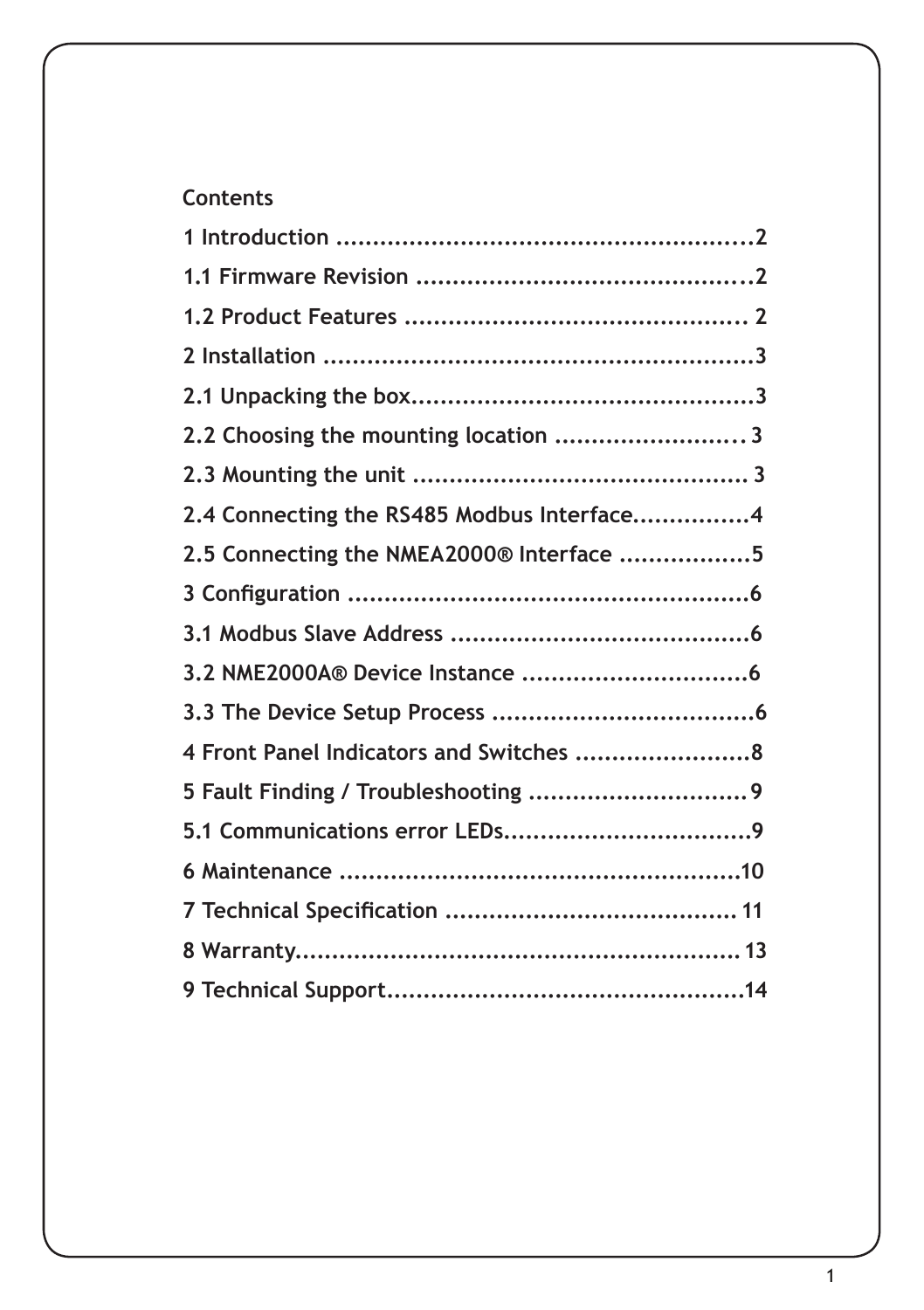## **1 INTRODUCTION**

The Oceanic Systems Cabin Temperature & Humidity Module (Part No 4530) allows up to 16 Cabin Temperature & Humidity Sensors (Part No 4531) to be connected to the module and report the temperature & humidity values over the NMEA2000® network.

The module is compatible with either 12 or 24 Volt systems and requires NO user setup menus, but the simple setting of a small rotary address switch and a push button, so up to 16 multiple 4530 Modules can exist on the same network.

This unit is designed to operate in a protected marine environment such as an engine room or below decks. It is very important that it is installed and set up correctly according to this manual. Please read and follow the installation and setup instructions carefully to achieve the best results.

#### **1.1 Firmware Revision**

The information in this manual corresponds to firmware revision v1.0.0.

#### **1.2 Product Features**

The 4530 Cabin Temperature & Humidity Module has the following features:

- NMEA2000® Interface
- RS485 Modbus Interface RTU protocol for sensor communications
- DIN Rail mount enclosure
- Supplying power for 4531 Cabin Temperature & Humidity Sensors
- Passes MODBUS messages from 4531 Sensors to the NMEA Interface
- Status and Warning lights for all data transfers
- Allows monitoring of up to 16 sensors

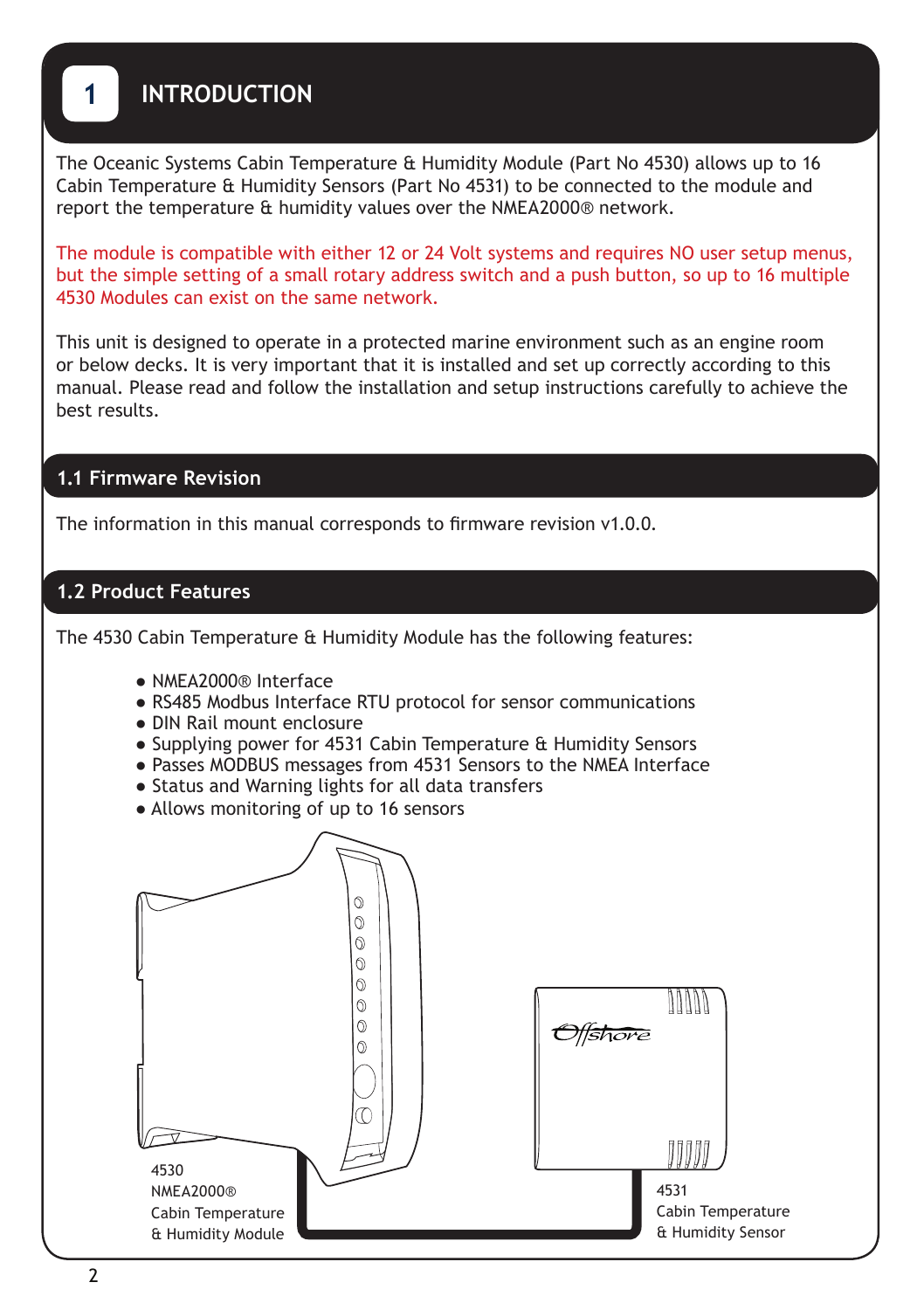**2 INSTALLATION**

**SAFETY WARNING This instrument should only be installed by a person competent and experienced in working on electrical systems on boats. BEFORE BEGINNING WORK THE BATTERY SHOULD BE DISCONNECTED TO AVOID THE RISK OF A SHORT CIRCUIT,A FIRE OR AN EXPLOSION.** 

#### **2.1 UNPACKING THE BOX**

You should find the following items in the 4530 shipping box:

- 1 x 4530 Cabin Temperature & Humidity Module
- 1 x 4530 User Manual (This document)
- 1 x Line termination resistor

#### **2.2 CHOOSING THE MOUNTING LOCATION**

- 1. The unit is designed to be mounted on a DIN rail in an electrical cabinet with free air circulation in a dry location below decks.
- 2. The cabinet may be located in an engine room providing the ambient temperature does not exceed 50ºC (125ºF).
- 3. The location needs to allow for connection to the NMEA2000® interface cable and the RS485 Modbus cable.

#### **2.3 MOUNTING THE UNIT**

- 1. The unit should be hooked over the top of the DIN rail and then pushed back into location until the red tab at the bottom of the rear of the unit snaps behind the lower edge of the DIN rail.(Figure 1)
- 2. The unit can be dismounted from the DIN rail by using a screwdriver to release the red tab whilst lifting the unit upwards from the mounting rail. (Figure 2)

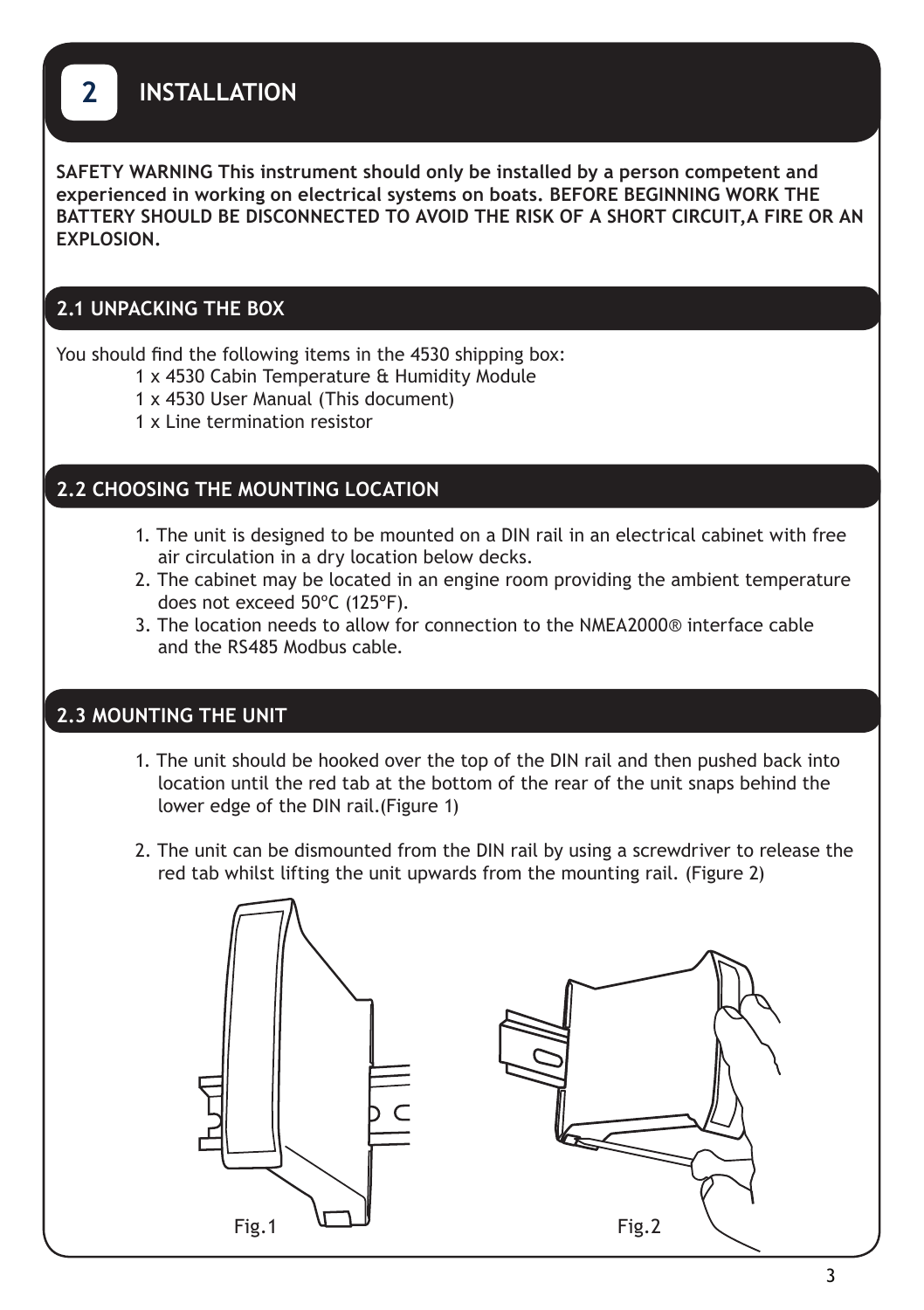### **2.4 CONNECTING THE RS485 MODBUS INTERFACE**

- 1. The Temperature & Humidity sensors are connected in series using RS485 wiring. The cable should be screened with 2 twisted pairs, with the following wire sizes being suitable: Solid/Stranded wire AWG 24 - 20 The wires should be stripped for 8mm then simply inserted into connection slot and fixed by tightening screw using a small screwdriver. It is recommended to use bootlace ferrules to reduce the risk of strayed wire strands.
- 2. A RS485 termination resistor MUST be fitted between pins 3  $\&$  4, this is included.



| <b>Description</b>                 | 4530       | Cable  | 4531       |  |
|------------------------------------|------------|--------|------------|--|
| Sensors Supply Voltage             | <b>VCC</b> |        | <b>VCC</b> |  |
| Sensors Supply Ground              | GND        | Pair 1 | GND        |  |
| Transceiver Terminal 1, V1 Voltage | Data+      | Pair 2 | Data+      |  |
| Transceiver Terminal 0, V0 Voltage | Data-      | Pair 2 | Data-      |  |
| Cable Shield                       | Shield     | Shield | $N/C^*$    |  |

\*Connect the shield drain wires to together inside each 4531 to maintain shielding.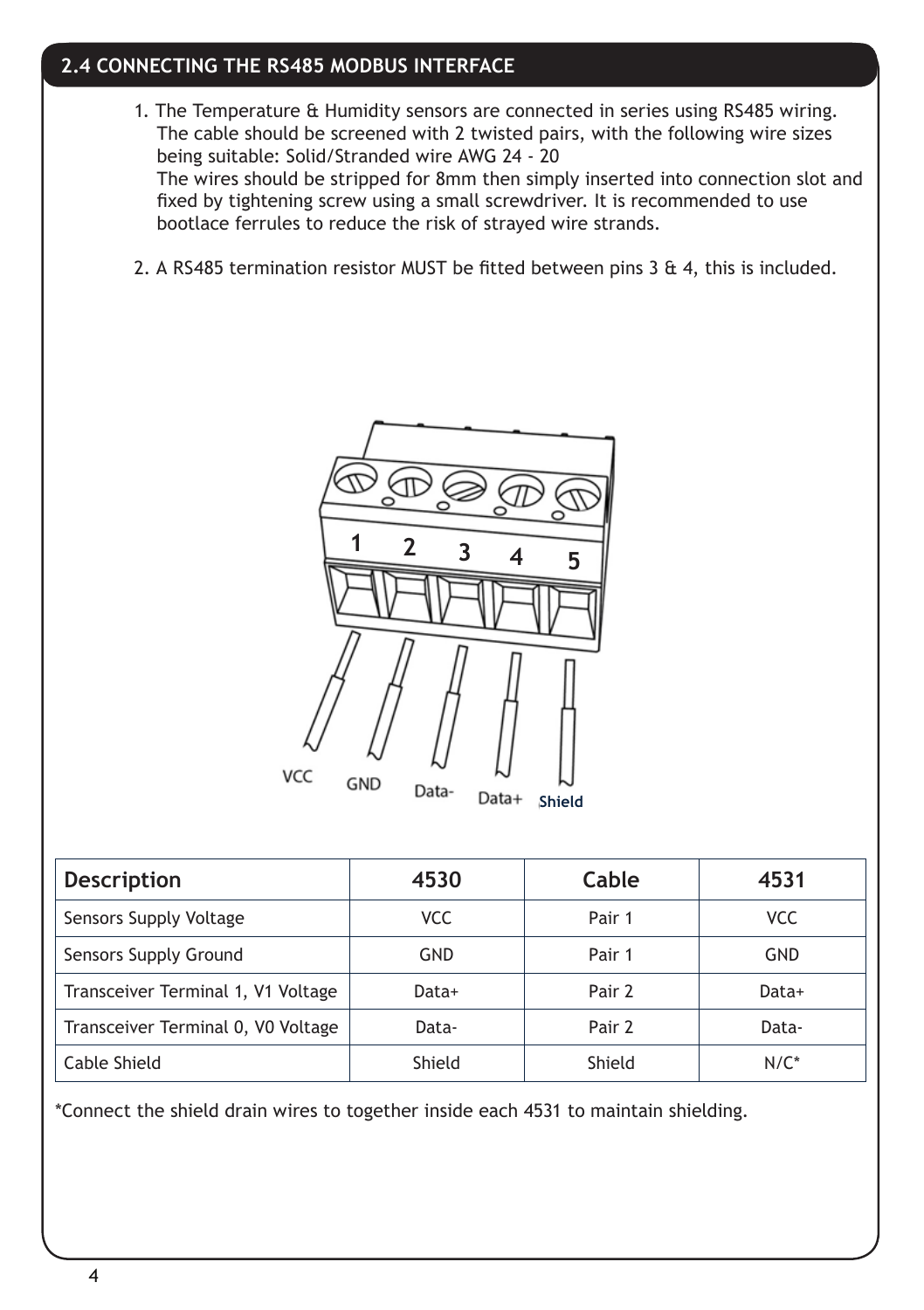

## **2.5 CONNECTING THE NMEA2000**® **INTERFACE**

- 1. The NMEA2000® interface cable on the unit should be connected to a nearby NMEA2000® Tee connector (part number 3802).
- 2. The male end of the cable should be inserted into the female Tee connection nothing the position of the keyway in the plug and the socket.
- 3. The unit can be connected with power on or off without any damage.
- 4. Ensure that the locking ring is securely tightened so that the connection remains sound.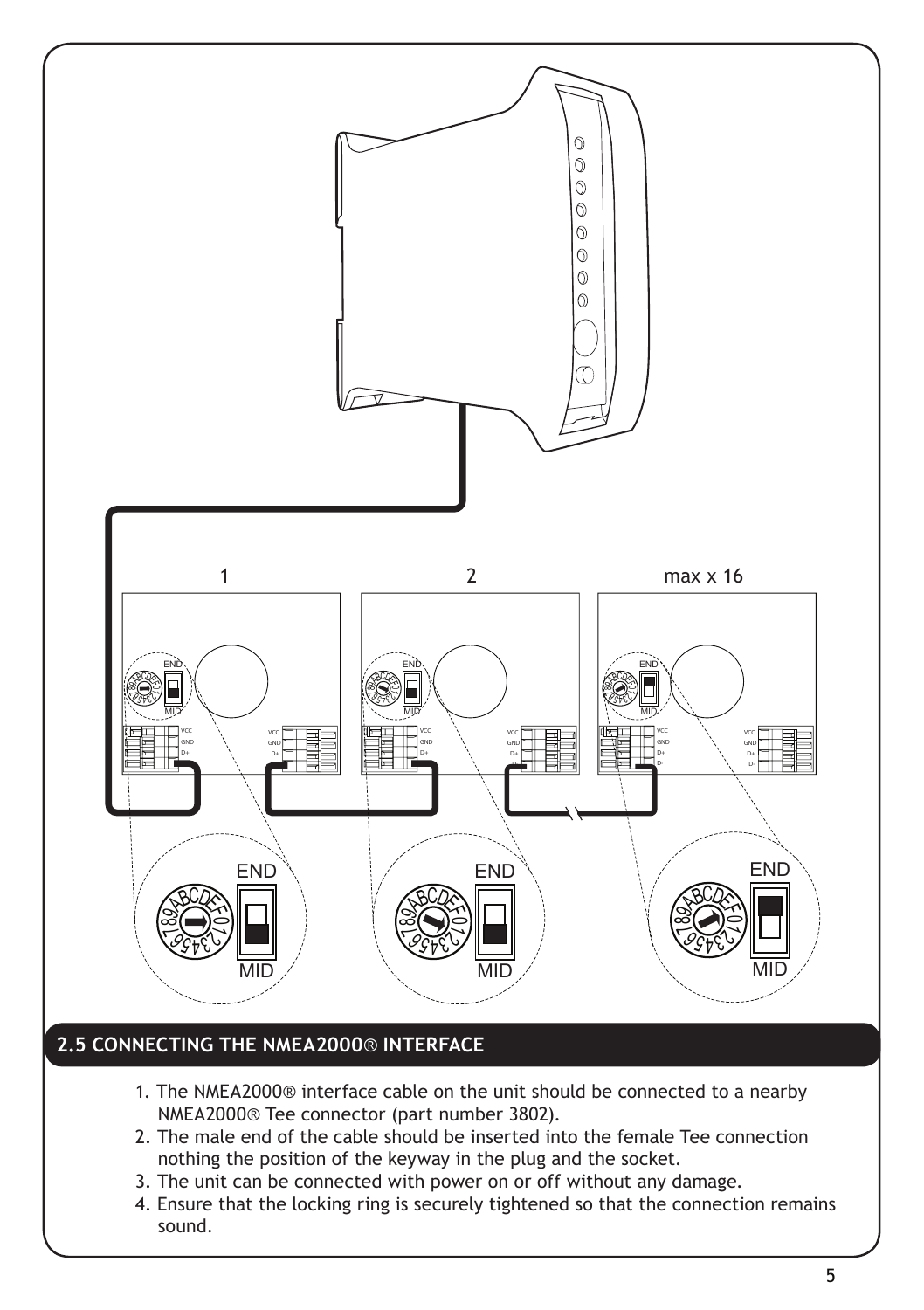### **3.1 MODBUS SLAVE ADDRESS**

- A single Modbus network may have a number of slave units attached and these units MUST have each a unique slave address.
- The 4530 Cabin Temperature & Humidity Module can accept Slave Addresses from 1 decimal to 16 decimal.
- The Slave Address can be set by using the small rotary switch of the 4531 Cabin Temperature & Humidity Sensors as per the following table

| <b>Instance</b> |   |   | ⌒ | ٠ |   | Б,<br>J | O |   | O<br>Ο | a  | Α   | D<br>ט   | ◡  |    |    |    |
|-----------------|---|---|---|---|---|---------|---|---|--------|----|-----|----------|----|----|----|----|
| Slave           |   |   | ٠ |   | J | 6       |   | 8 | a      | 10 | -14 | 13<br>ı∠ | دו | 14 | 15 | 16 |
| <b>SW</b>       | M | M | M | M | M | M       | M | M | M      | M  | M   | M        | M  | M  | M  |    |

## **3.2 NMEA DEVICE INSTANCE**

NMEA2000® requires a unique Device Instance for each 4530 Cabin Temperature & Humidity Module on a single network. This is settable from device instance 0 to Device Instance 15 using the small rotary switch on the lower edge of the front panel, labelled "Addr". This can be set at any time regardless if power is on or off. The switch counts from 0 – 9 then A – F being equivalent to Device Instance 10 – 15

### **3.3 THE DEVICE SETUP PROCESS**

Once the sensors have all been fitted and connected the 4530 Cabin Temperature & Humidity module needs to discover connected sensors. To connect the sensors please follow the procedure below:

- 1. Push and hold the setup button for at least 5 seconds, until the setup LED7 starts to flash once per second.
- 2. Once the button has been held for 5 seconds, the LED7 will remain lit until the release of the button.
- 3. After release of the button the device enters a "discovery mode" which means that the device starts to look for active sensors (The setup LED7 flashing quicker, about 2 times in a second, until the finish of the discovery). You may see LED 3  $\&$  4 flashing rapidly during the "discovery mode".
- 4. When the setup is done the setup LED7 illuminates for approximately 2 seconds, after this the setup is complete.

If the sensor configuration changes, this procedure must be repeated.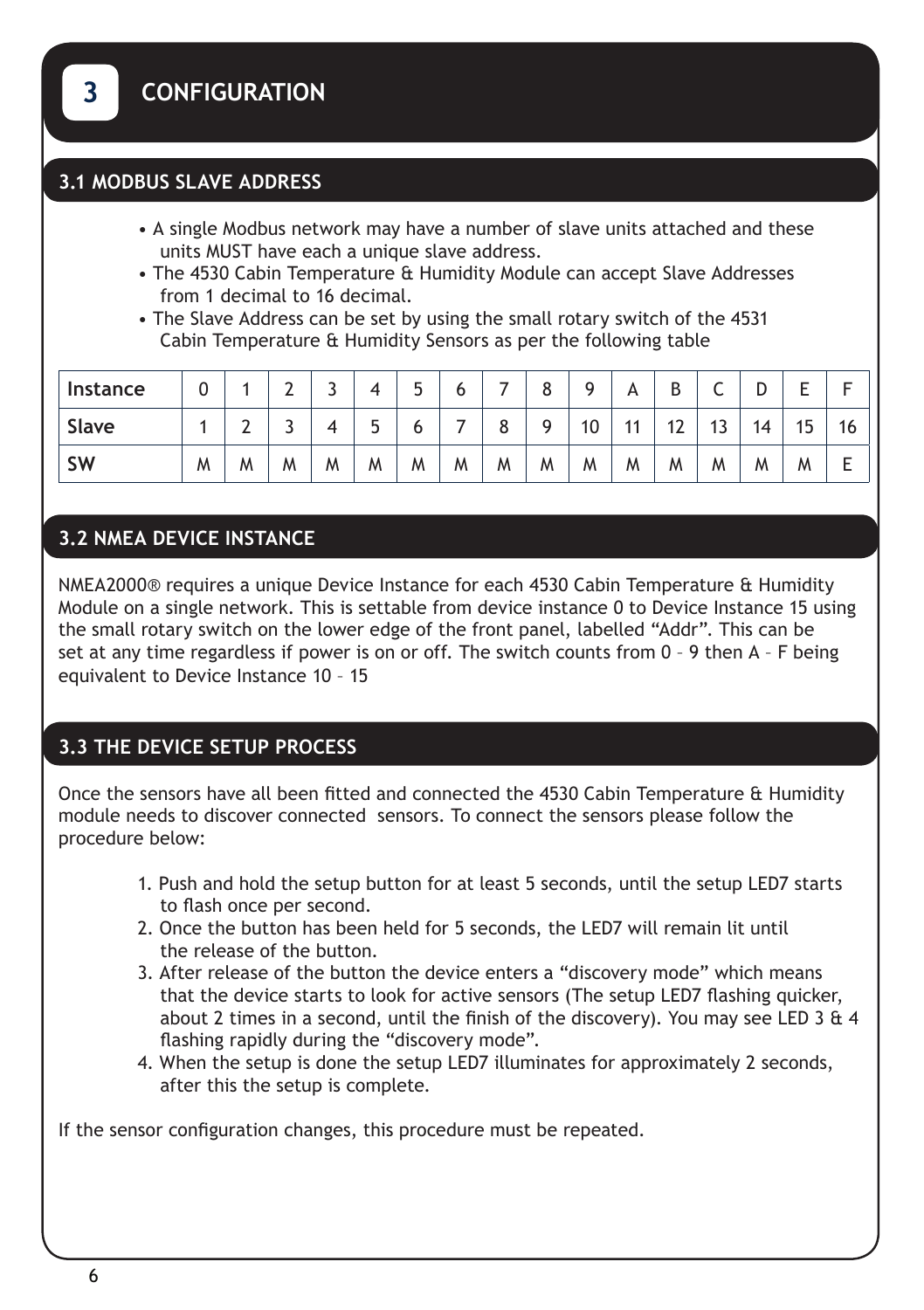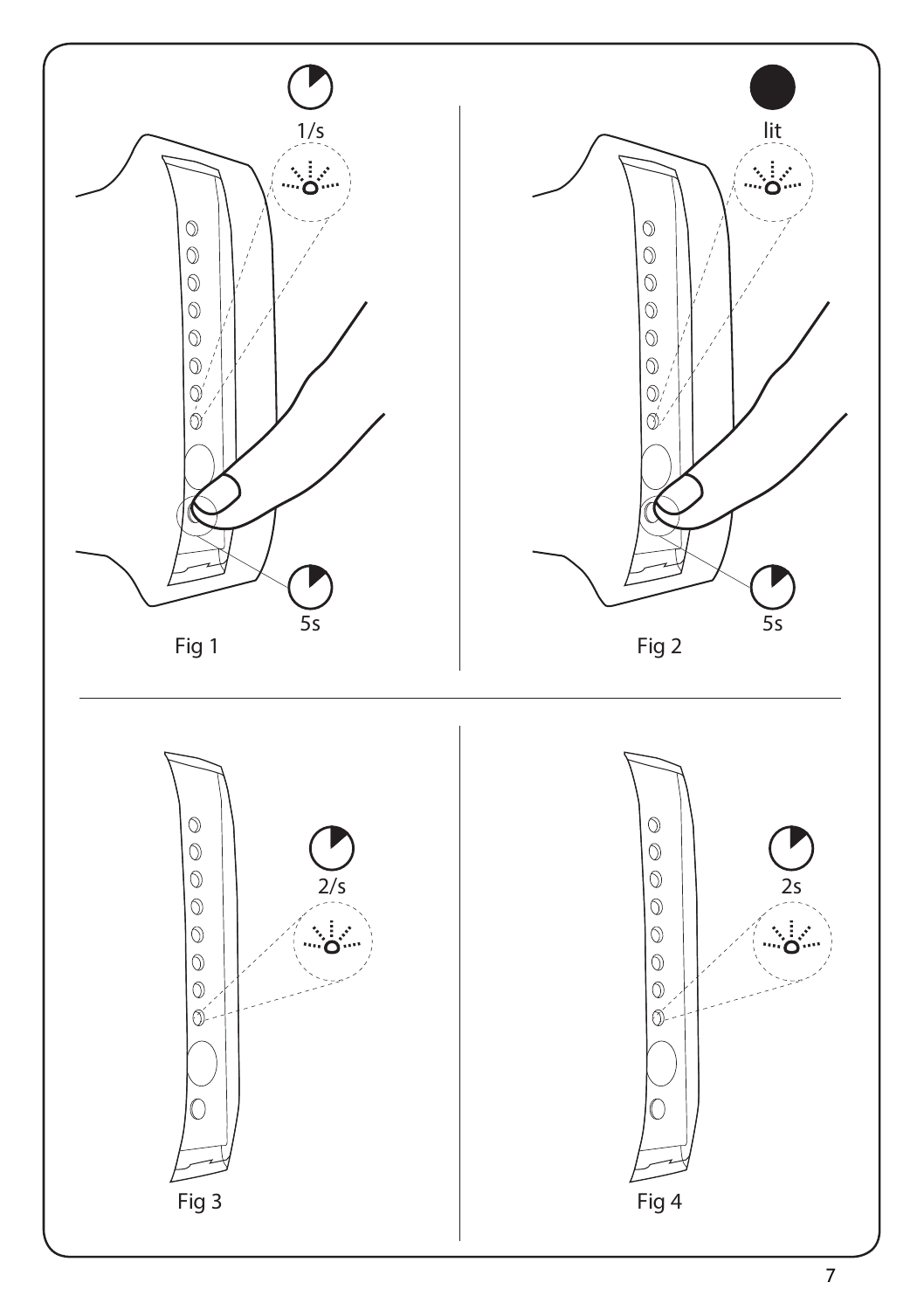# **The front panel has the following LEDs:**

| <b>LED Name</b>        | <b>Description</b>                |
|------------------------|-----------------------------------|
| <b>NMR<sub>x</sub></b> | Receiving an NMEA2000® message    |
| <b>NMT<sub>x</sub></b> | Transmitting an NMEA2000® message |
| MoRx                   | Receiving a Modbus message        |
| <b>MoTx</b>            | Transmitting a Modbus message     |
| MoFlt                  | Modbus receiving error            |
| CmFlt                  | Modbus transmitting error         |
| <b>DefCm</b>           | Setup in progress                 |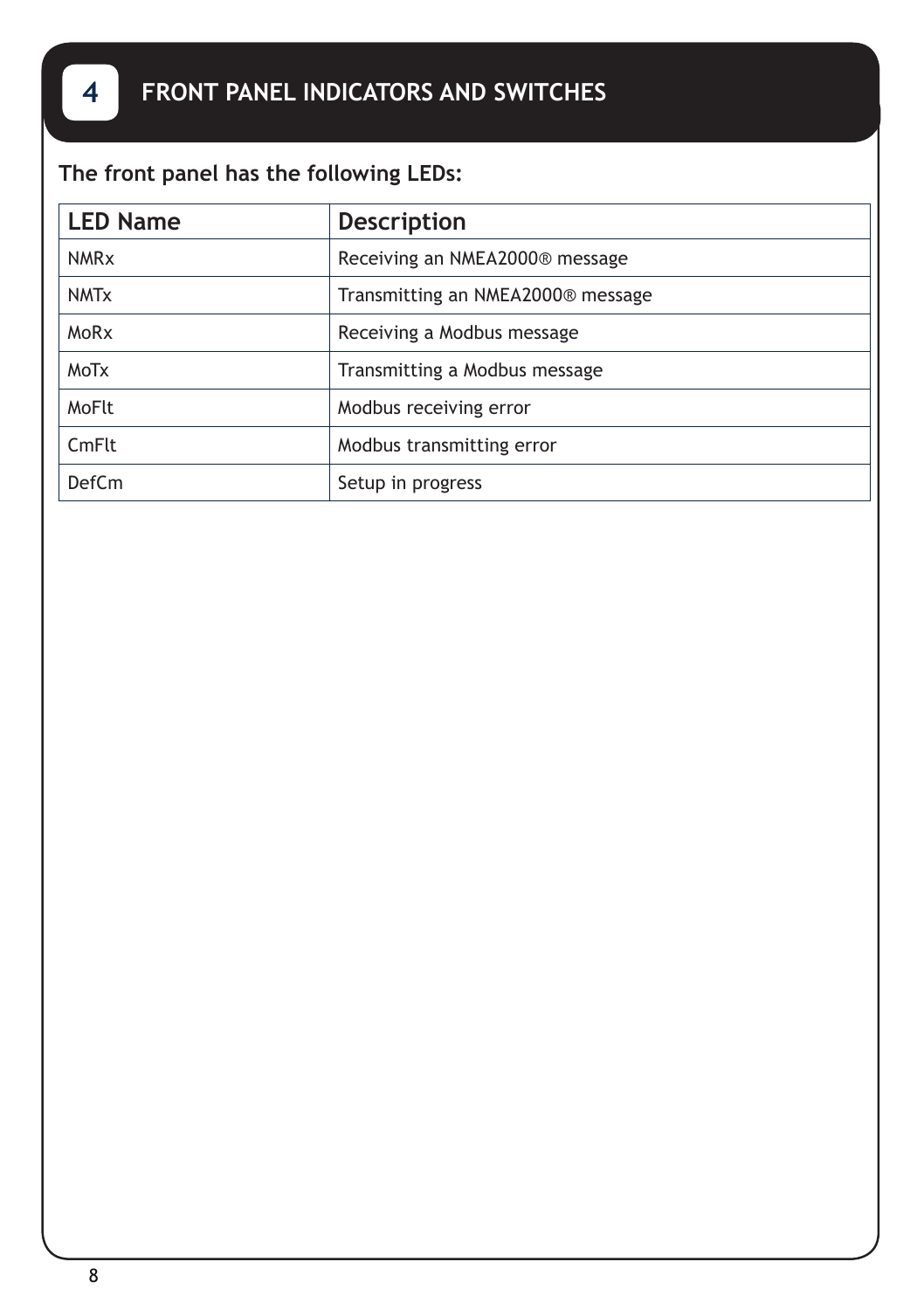The front panel indicators should be used to assist in fault finding as follows:

### **5.1 COMMUNICATIONS ERROR LEDs**

If the MoFlt (Modbus receiving error) LED is lit this means that the unit detected an error during the read on the Modbus interface. If the ComFlt (Modbus transmitting error) LED is lit this means that the unit detected an error during the write on the Modbus interface. In both cases please check the Modbus line.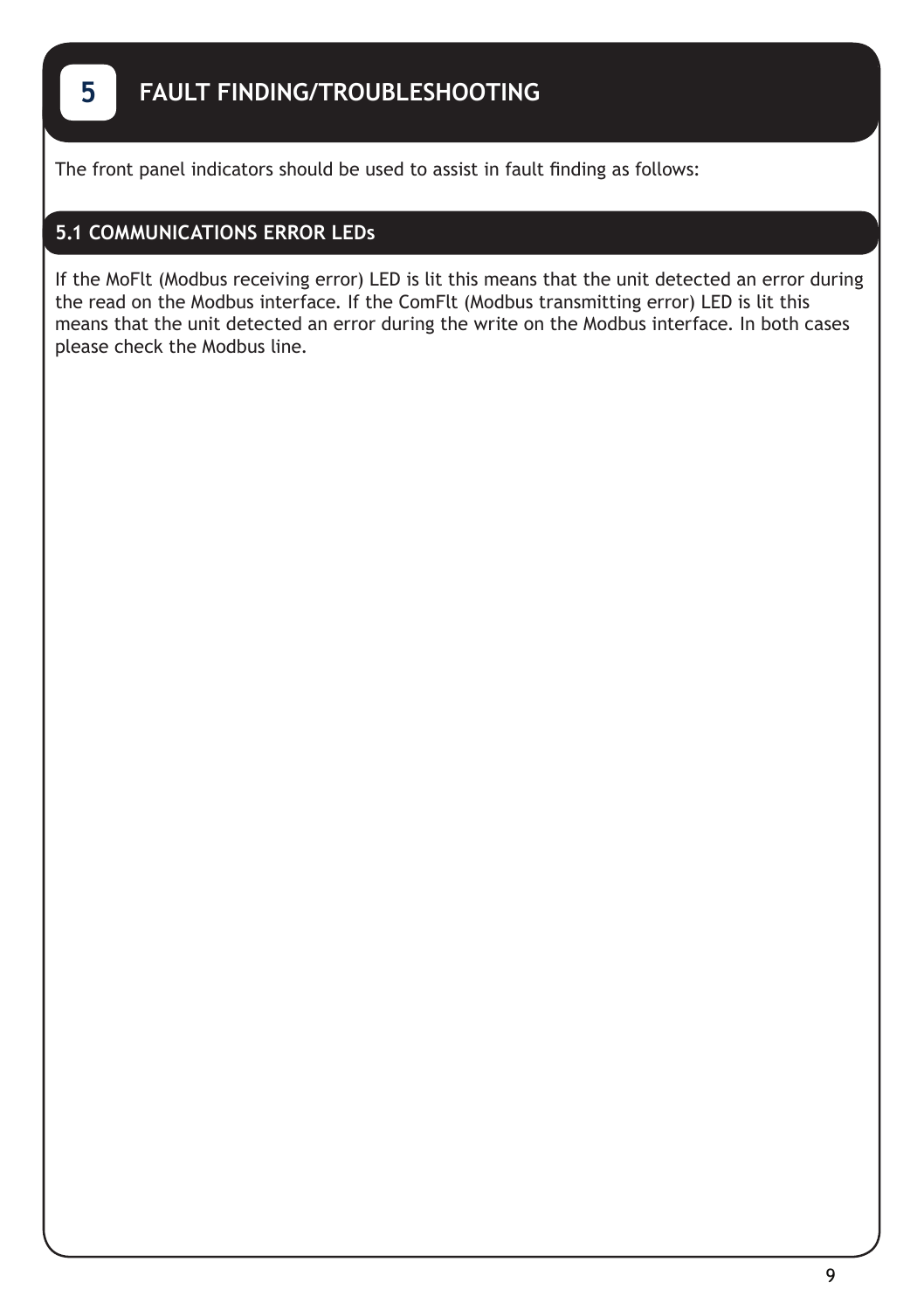- Clean the unit with a soft cloth.
- Do not use chemical cleaners as they may remove paint or markings or may corrode the enclosure or seals.
- Ensure that the unit is mounted securely and cannot be moved relative to the mounting surface. If the unit is loose, tighten the mounting screws.
- Check the security of the cables, connected to the NMEA 2000® connector and the RS485 connector, and tighten if necessary.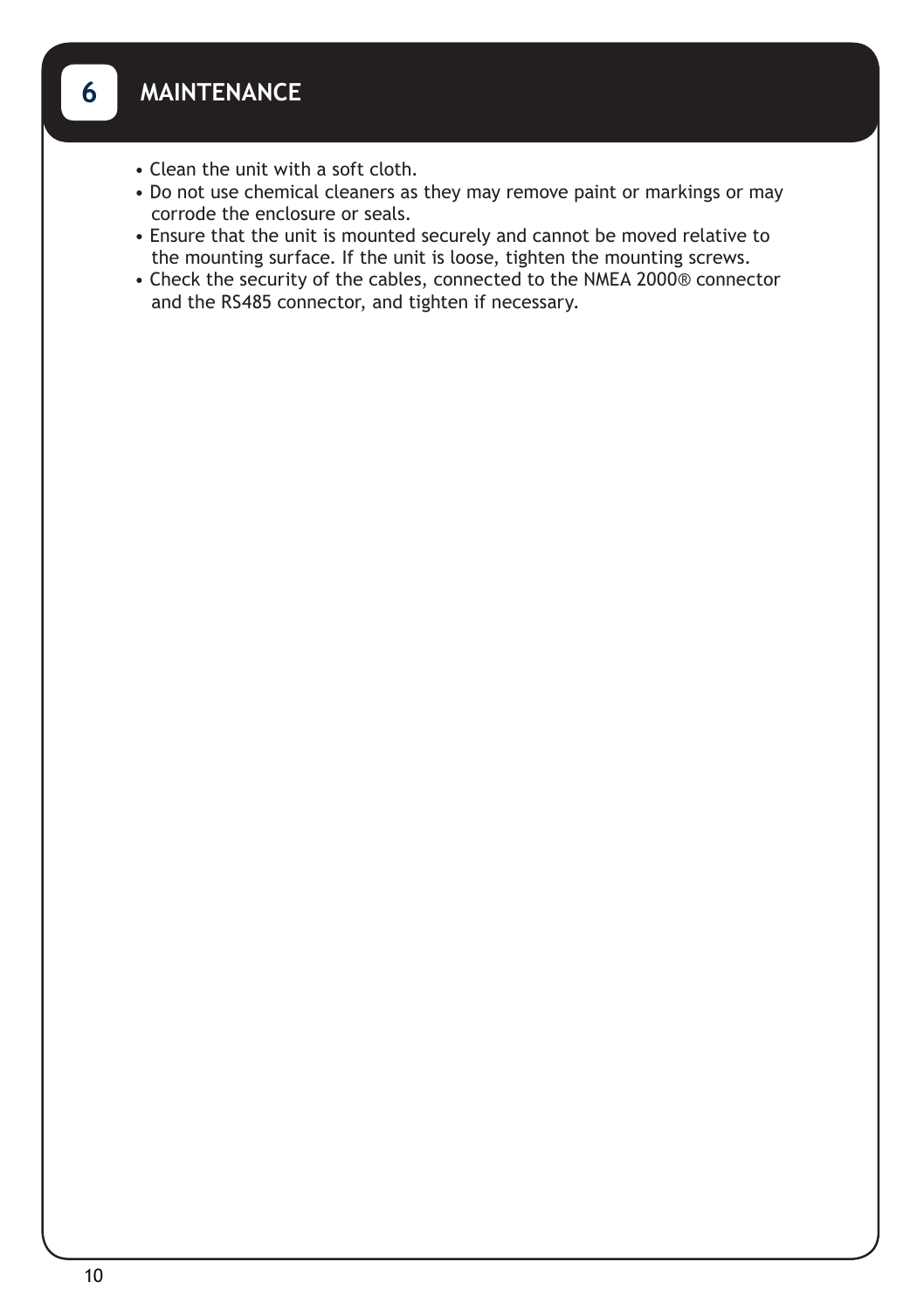# **7 TECHNICAL SPECIFICATION**

As Oceanic Systems are constantly improving their products ass specifications are subject to change without notice. Oceanic Systems products are designed to be accurate and reliable however they should only be used as aids to navigation and not as a replacement for traditional navigation aids and techniques.

## **Design Standard**

| <b>Parameters</b> | Comment    |
|-------------------|------------|
| NMEA2000®         | Level $B+$ |

## **NMEA2000® Parameter Group Numbers (PGNs)**

| <b>Parameters</b> | PGN No. | <b>PGN Name</b>             |  |  |  |
|-------------------|---------|-----------------------------|--|--|--|
| Monitor           | 130313  | Humidity                    |  |  |  |
|                   | 130316  | Temperature, Extended Range |  |  |  |
| Protocol          | 126464  | Tx/Rx PGN List              |  |  |  |
|                   | 456996  | Product Information         |  |  |  |
|                   | 059392  | <b>Product Information</b>  |  |  |  |
|                   | 059904  | <b>ISO Request</b>          |  |  |  |
|                   | 060928  | <b>ISO Address Claim</b>    |  |  |  |
|                   | 126208  | Command/Request Group       |  |  |  |

## **Electrical and Mechanical**

| <b>Parameters</b>                 | Value                         | Comment          |
|-----------------------------------|-------------------------------|------------------|
| <b>Operating Voltage</b>          | 12 to 24 Volts                | DC Voltage       |
| <b>Power Consumption</b>          | $75mA + (16mA \times$ sensor) | Max. 331mA       |
| Load Equivalence Number           | $2 - 7$                       | LEN              |
| <b>Reverse Battery Protection</b> | Yes                           | Indefinitely     |
| Load Dump Protection              | Yes                           | <b>SAE J1113</b> |
| Size                              | 120x100x35mm                  |                  |
| Weight                            | 195gm                         |                  |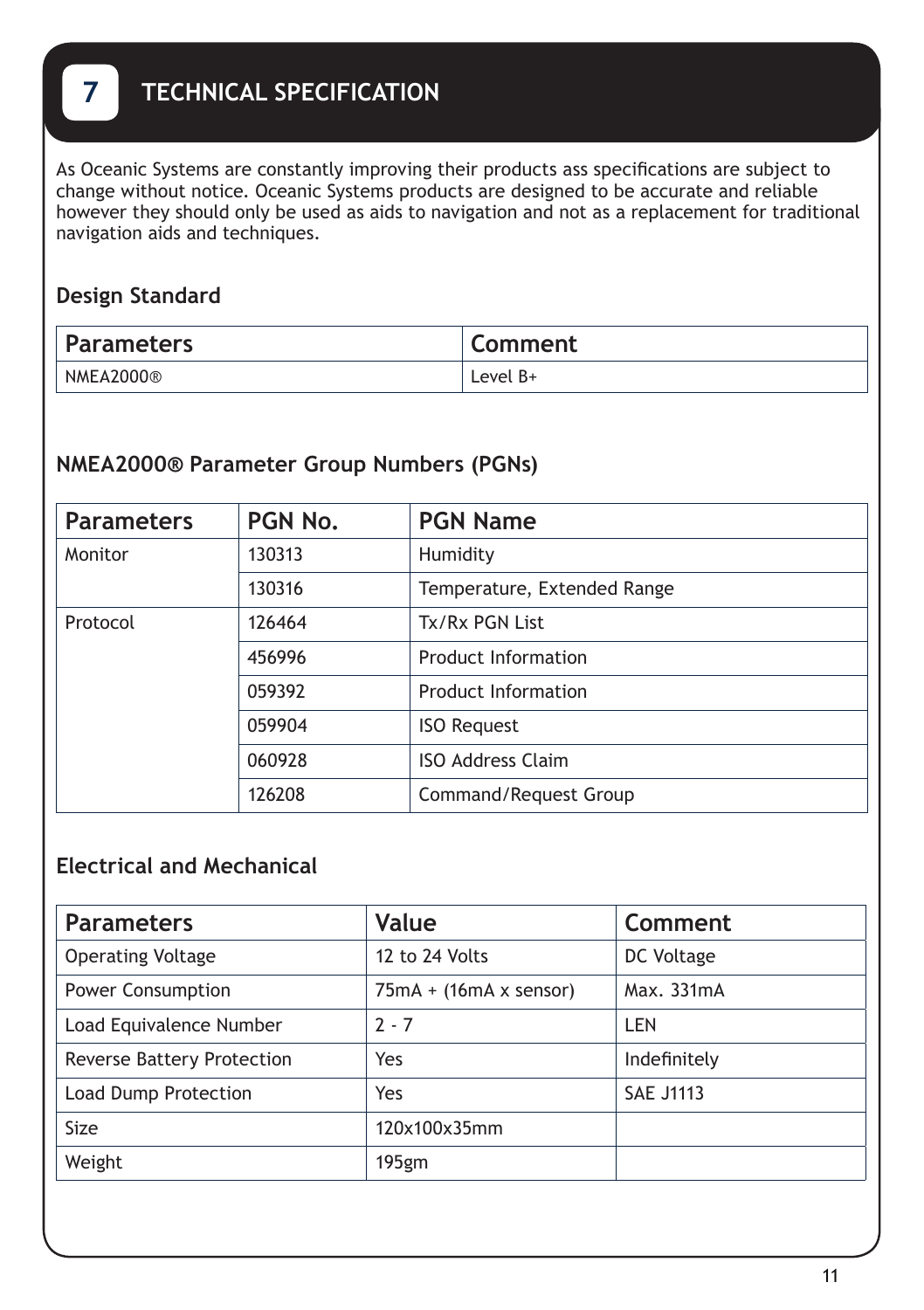# **Environmental**

| Parameter                       | <b>Value</b>                                                           |
|---------------------------------|------------------------------------------------------------------------|
| IEC 60954 Classification        | Protected                                                              |
| Degree of Protection            | <b>IP40</b>                                                            |
| <b>Operating Temperature</b>    | -20 $^{\circ}$ C to 55 $^{\circ}$ C                                    |
| Storage Temperature             | -40 $^{\circ}$ C to 70 $^{\circ}$ C                                    |
| Relative Humidity               | 93%RH @40° per IEC60945-8.2                                            |
| Vibration                       | 2-13.2Hz @ ±1mm, 13.2-100Hz @ 7m/s2 per IEC 60945-8.7                  |
| <b>Electromagnetic Emission</b> | Conducted and Radiated Emission per IEC 60945-9                        |
| Electromagnetic Immunity        | Conducted, Radiated, Supply, and ESD per IEC 60945-10                  |
| Safety Precautions              | Dangerous Voltage, Electromagnetic Radio Frequency per IEC<br>60945-12 |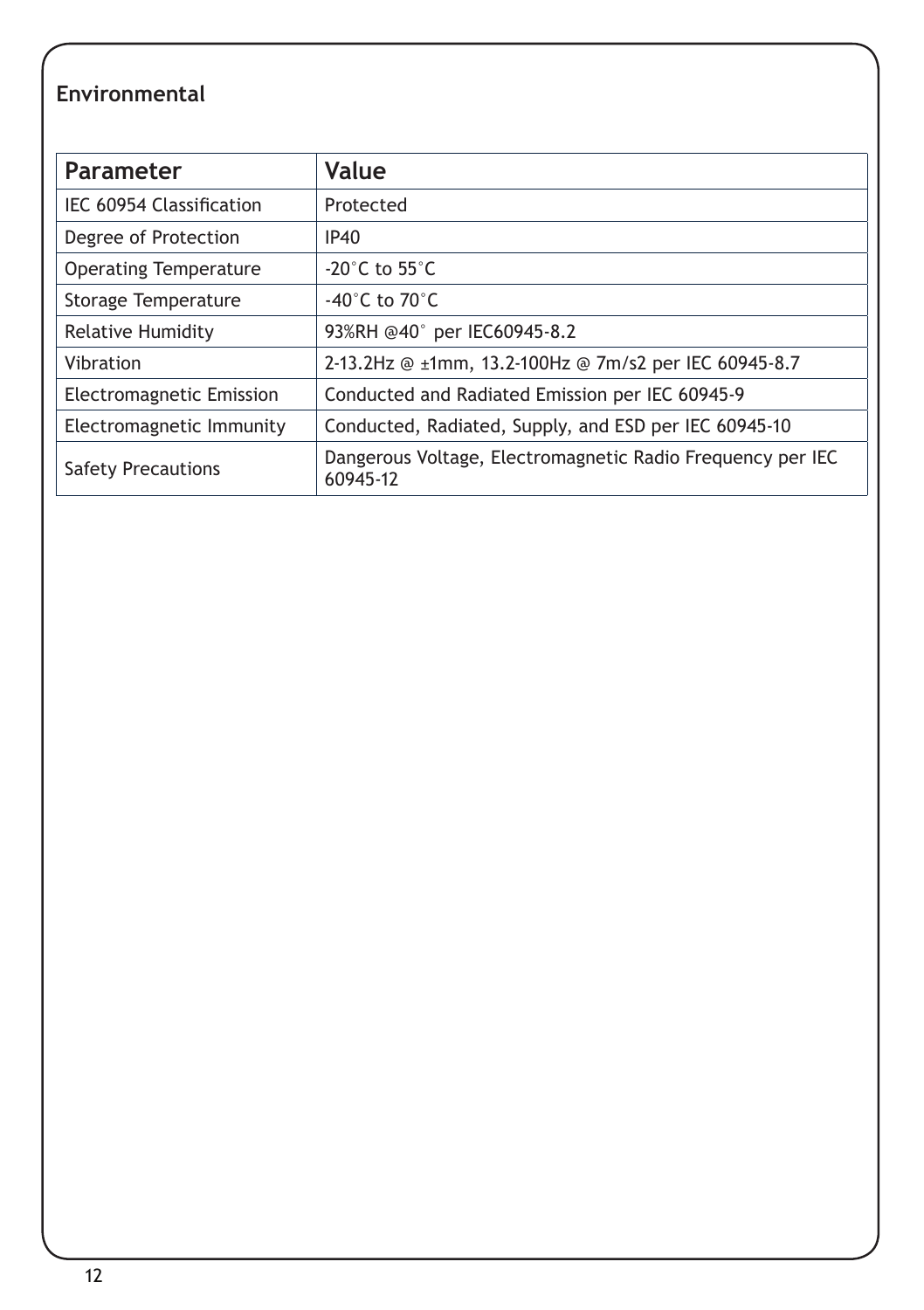Oceanic Systems warrants this product to be free from defects in materials and workmanship for one year from the date of original purchase. If within the applicable period any such products shall be proved to Oceanic Systems satisfaction to fail to meet the above limited warranty, such products shall be repaired or replaced at Oceanic Systems option. Purchaser's exclusive remedy and Oceanic Systems sole obligation hereunder, provided product is returned pursuant to the return requirements below, shall be limited to the repair or replacement, at Oceanic Systems option, of any product not meeting the above limited warranty and which is returned to Oceanic Systems; or if Oceanic Systems is unable to deliver a replacement that is free from defects in materials or workmanship, Purchaser's payment for such product will be refunded. Oceanic Systems assumes no liability whatsoever for expenses of removing any defective product or part, or for installing the repaired product or part or a replacement therefore or for any loss or damage to equipment in connection with which Oceanic Systems products or parts shall be used. The foregoing warranties shall not apply with respect to products subjected to negligence, misuse, misapplication, accident, damages by circumstances beyond Oceanic Systems control, to improper installation, operation, maintenance, or storage, or to other than normal use or service.

THE FOREGOING WARRANTIES ARE EXPRESSLY IN LIEU OF AND EXCLUDES ALL OTHER EXPRESS OR IMPLIED WARRANTIES, INCLUDING BUT NOT LIMITED TO THE IMPLIED WARRANTIES OF MERCHANTABILITY AND OF FITNESS FOR A PARTICULAR PURPOSE.

Statements made by any person, including representatives of Oceanic Systems, which are inconsistent or in conflict with the terms of this Limited Warranty, shall not be binding upon Oceanic Systems unless reduced to writing and approved by an officer of Oceanic Systems.

IN NO CASE WILL OCEANIC SYSTEMS BE LIABLE FOR INCIDENTAL OR CONSEQUENTIAL DAMAGES, DAMAGES FOR LOSS OF USE, LOSS OF ANTICIPATED PROFITS OR SAVINGS, OR ANY OTHER LOSS INCURRED BECAUSE OF INTERRUPTION OF SERVICE. IN NO EVENT SHALL OCEANIC SYSTEMS AGGREGATE LIABILITY EXCEED THE PURCHASE PRICE OF THE PRODUCT(S) INVOLVED. OCEANIC SYSTEMS SHALL NOT BE SUBJECT TO ANY OTHER OBLIGATIONS OR LIABILITIES, WHETHER ARISING OUT OF BREACH OF CONTRACT OR WARRANTY, TORT (INCLUDING NEGLIGENCE), OR OTHER THEORIES OF LAW WITH RESPECT TO PRODUCTS SOLD OR SERVICES RENDERED BY OCEANIC SYSTEMS, OR ANY UNDERTAKINGS, ACTS OR OMISSIONS RELATING THERETO.

Oceanic Systems does not warrant that the functions contained in any software programs or products will meet purchaser's requirements or that the operation of the software programs or products will be uninterrupted or error free. Purchaser assumes responsibility for the selection of the software programs or products to achieve the intended results, and for the installation, use and results obtained from said programs or products. No specifications, samples, descriptions, or illustrations provided by Oceanic Systems to Purchaser, whether directly, in trade literature, brochures or other documentation shall be construed as warranties of any kind, and any failure to conform to such specifications, samples, descriptions, or illustrations shall not constitute any breach of Oceanic Systems limited warranty.

### **WARRANTY RETURN PROCEDURE**

To apply for warranty claims, contact Oceanic Systems or one of its dealers to describe the problem and determine the appropriate course of action. If a return is necessary, place the product in its original packaging together with proof of purchase and send to an Authorized Oceanic Systems Service Location. You are responsible for all shipping and insurance charges. Oceanic Systems will return the replaced or repaired product with all shipping and handling prepaid except for requests requiring expedited shipping (i.e. overnight shipments). Failure to follow this warranty return procedure could result in the product's warranty becoming null and void.

Oceanic Systems reserves the right to modify or replace, at its sole discretion, without prior notification, the warranty listed above.